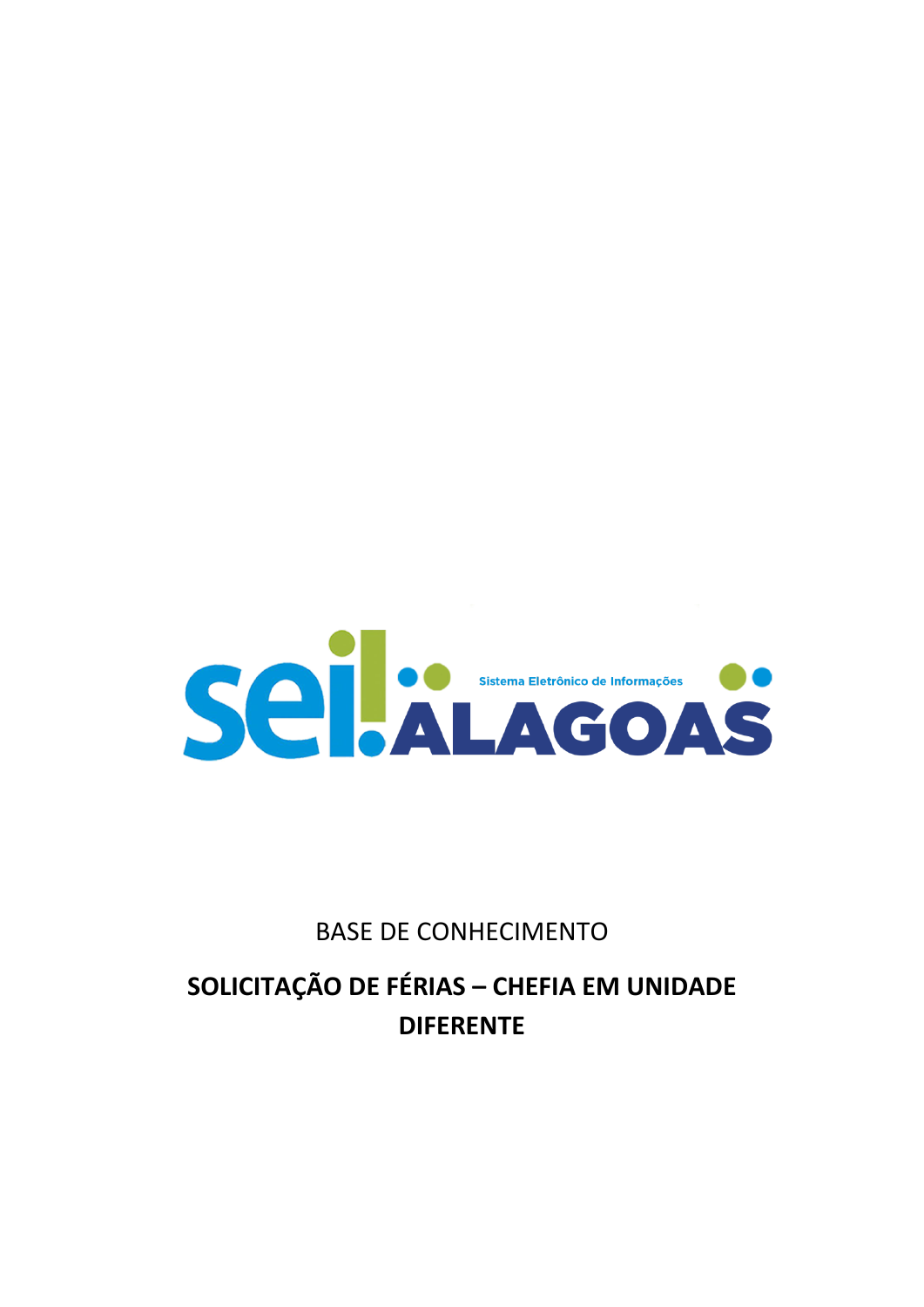

# **ESTADO DE ALAGOAS**

### SECRETARIA DE PLANEJAMENTO GESTÃO E PATRIMÔNIO

# **BASE DE CONHECIMENTO**

FÉRIAS: SOLICITAÇÃO DE GOZO DE FÉRIAS - CHEFIA EM UNIDADE DIFERENTE

# QUE ATIVIDADE É?

# Férias: Solicitação de Gozo de Férias - Chefe Imediato em unidade diferente

#### **QUEM FAZ?**

- 1. Servidor requerente
- 2. Área de Gestão de Pessoas
- 3. Assessoria Técnica do Gabinete

# **COMO SE FAZ? POSSUI FLUXO JÁ MAPEADO?**

# <u>VÍDEO TUTORIAL</u>



bizagi

# **SERVIDOR**

1- Abre o sei com o Login (CPF e senha a mesma utilizada no expresso), vai no menu do lado esquerdo e clica em iniciar processo.

2- Escolhe o tipo de processo, nos casos de férias é Pessoal: Férias;

3- Preenchimento do equivalente a capa de processo: no ícone especificação preenche de acordo com a finalidade do processo (se será solicitação de gozo de férias, postergação/antecipação de férias, interrupção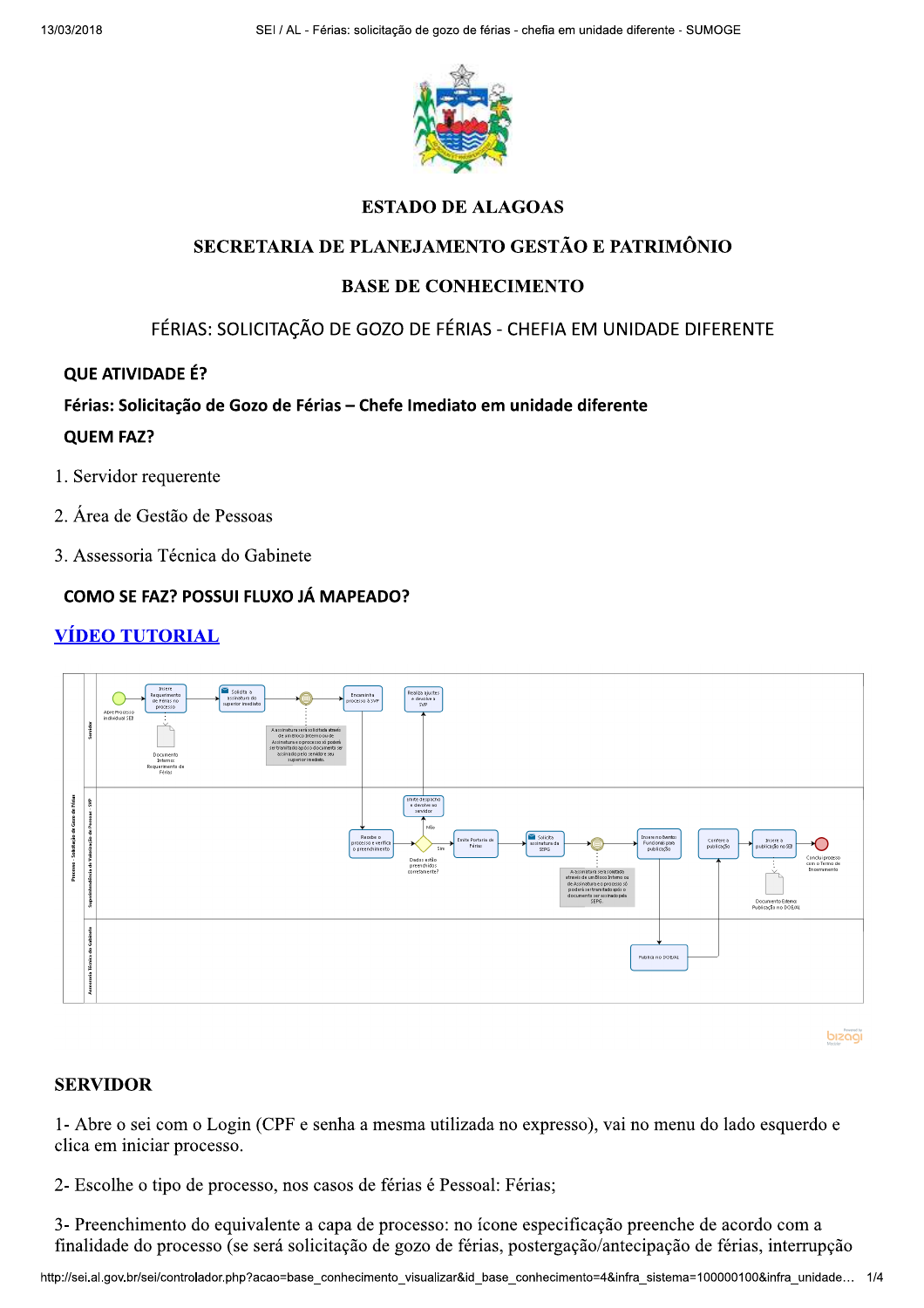de férias ou cancelamento de férias);

4- No item classificação por assuntos deve ser confirmado de acordo com a finalidade neste processo e deve constar o item 024.2 - Férias:

5- No item Interessados (procura o nome do servidor digitando as iniciais ou cpf do servidor);

6- Nível de acesso será público e clica em Salvar;

7- Após preenchimento da capa do processo, clica no primeiro ícone (incluir documento) > Escolhe o tipo de documento (nesse caso digitando requerimento de gozo de férias, se for cancelamento de férias, inclui a opção memorando ou despacho);

8- Aperta duas vezes para selecionar o documento e Gerar documento > no item Texto inicial a opção será nenhum:

9- Na descrição preencher com a mesma descrição do formulário mas incluindo o nome do servidor ao final O nome do interessado já estará preenchido e a classificação por assuntos verifica o nível de acesso que neste caso sempre será publico > confirma;

10- Verificar se os dados pré-estabelecidos do requerimento estão corretos (se não estiverem corretos os dados, o usuário deve utilizar o telefone para o suporte do SEI para correção > Preenche as informações que estão em vermelho > clica no ícone editar conteúdo > na janela que será aberta, edita o texto apenas selecionado na tela branca, marcando o tipo de vinculo (efetivo ou comissionado), preenche a quantidade de dias a serem usufruídos, o período aquisitivo e o período de gozo de férias, todos destacados na cor vermelha, lembrando que após finalização de inclusão dos dados e verificação das informações prestadas, deverá ser alterada a cor da fonte de vermelha para preta, seleciona o texto, clicando no item cor do texto;

11- Concluída a etapa acima, clica na opeão salvar que esta no canto superior esquerdo > confere se todas as informações referentes ao servidor interessado estão preenchidas e assina com a mesma senha de acesso ao sistema, clicando em assinar; confere se a assinatura esta constando no final do requerimento.

**OBS:** Se o servidor estiver na mesma unidade do seu superior imediato, deverá ser aberto um bloco interno, verificar a unidade no canto superior direito. Porém se o nível do superior imediato estiver diferente do seu, deverá ser aberto um bloco de assinatura.

# Abertura de Bloco de assinatura

1- Selecione o documento pendente de assinatura> clica no ícone incluir bloco de assinatura (caso não tenha um bloco, selecionar novo) preencher a descrição do que se trata o documento Unidades para disponibilizar, devera ser preenchida com a unidade do seu chefe imediato que deverá ser diferente da sua unidade> salva> seleciona o documento clicando na caixinha ao lado> clica em incluir o documento até ficar amarelo > Clica em ir para blocos de assinatura > na nova guia verifica que o bloco estará no estado Aberto > clica em ações no ícone disponibilizar bloco, ficando em vermelho até que o gestor retorne o documento para você:

2- Caso queira acompanhar, é possível visualizar no menu inicial, no item blocos de assinatura> processos de documentos de blocos, nesse ícone é possível verificar quem assinou o documento/processo. Retorna para o painel de controle de processos e seleciona o processo que você deseja, marcando, verifica se realmente foi assinado.

#### **Envio de Processo**

1- Clica no ícone enviar processo> confere o numero do processo que será enviando e digita a unidade receptora do processo, que neste caso é a SVP> clica em remover anotação e em enviar e-mail de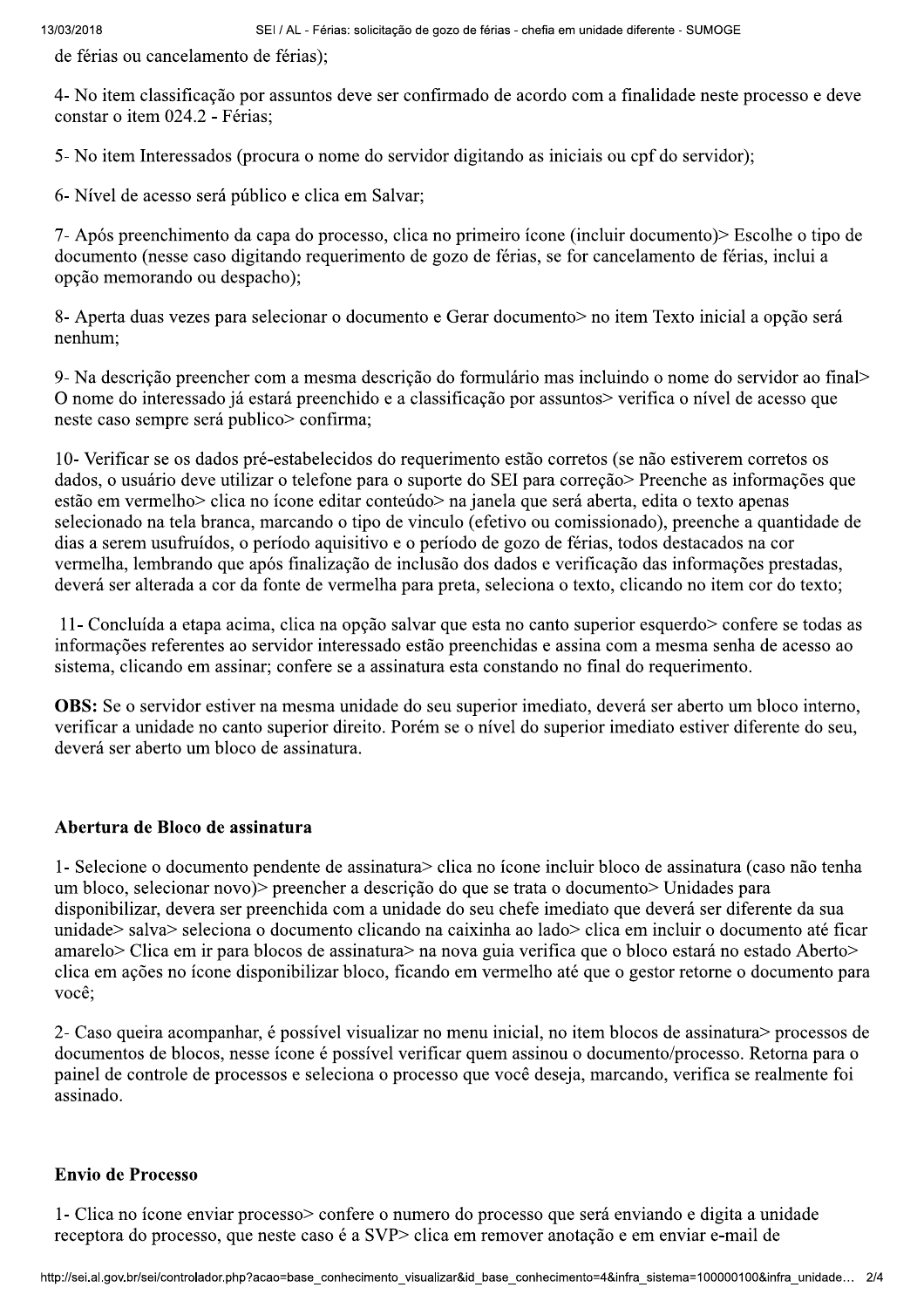SEI / AL - Férias: solicitação de gozo de férias - chefia em unidade diferente - SUMOGE

notificação > deixa em branco o retorno programado > finaliza clicando em enviar.

PS: Não clica em manter o processo aberto na unidade atual e não clica no retorno programado.

### SVP – Recebimento de processos

1- Clica no processo disponível na cor vermelha, recebe o processo e verifica se as informações do formulário de solicitação de férias estão corretas:

#### Se sim:

2- Ao abrir o documento e preenche o formulário de Portaria de Férias;

3- Salvar:

4- Encaminha a Portaria para o mesmo bloco de assinatura, para que o secretário executivo da pasta assine;

5- Assinado o bloco de assinatura, clica em enviar processo, preenche a Unidade receptora, que nesse caso será ASTEGAB, marca a opção remover anotação e clica em enviar.

#### Se Não

#### Após publicação:

1- Dar ciência no dois documentos

#### **ASTEGAB/Gabinete**

1- Clica no processo destacado em vermelho que pretende publicar, clica em gerar documento, preenche os dados com a informação da Descrição que nesse caso será férias, nível de acesso sempre público e XXXXXXXXXXXXXX

2- Abre um bloco de assinatura ou coloca em algum já existente, para que o secretário executivo da pasta assine a portaria de férias definitiva, clica em ações no ícone disponibilizar bloco, ficando em vermelho até que o gestor retorne o documento para você:

3- No item blocos de assinatura processos de documentos de blocos, nesse ícone é possível verificar quem assinou o documento/processo. Retorna para o painel de controle de processos e seleciona o processo que você deseja, marcando, verifica se realmente foi assinado;

4- Após a assinatura, é possível verificar que atualizando a página o estado do bloco estará em retornado;

5- Após a numeração da portaria, o gabinete encaminha para o sistema de vida funcional e aguarda a publicação no DOE/AL;

6- Após publicação no DOE/AL, insere um documento externo que nesse caso é a cópia da Portaria em PDF;

7- Incluir documento, escolhe a opção documento externo, registra o documento externo colocando tipo de documento: publicação, data do documento é a data da publicação no DOE/AL, número e nome na árvore é o nome do documento (Ex.: Portaria SEPLAG XX/2018), seleciona o formato Nato-Digital, Remetente é a pessoa que esta inserindo a Portaria, confere o interessado que é o dono do processo, insere a classificação que nesse caso é a 024.2-FÉRIAS, nível de acesso continua público e seleciona o arquivo a ser anexado, vai selecionar o documento desejado na pasta e clicar em Confirmar Dados:

8- Elabora despacho para validar o documento externo e encaminha o processo a SVP., preenche conforme descrição do formulário > O nome do interessado já estará preenchido e a classificação por assuntos